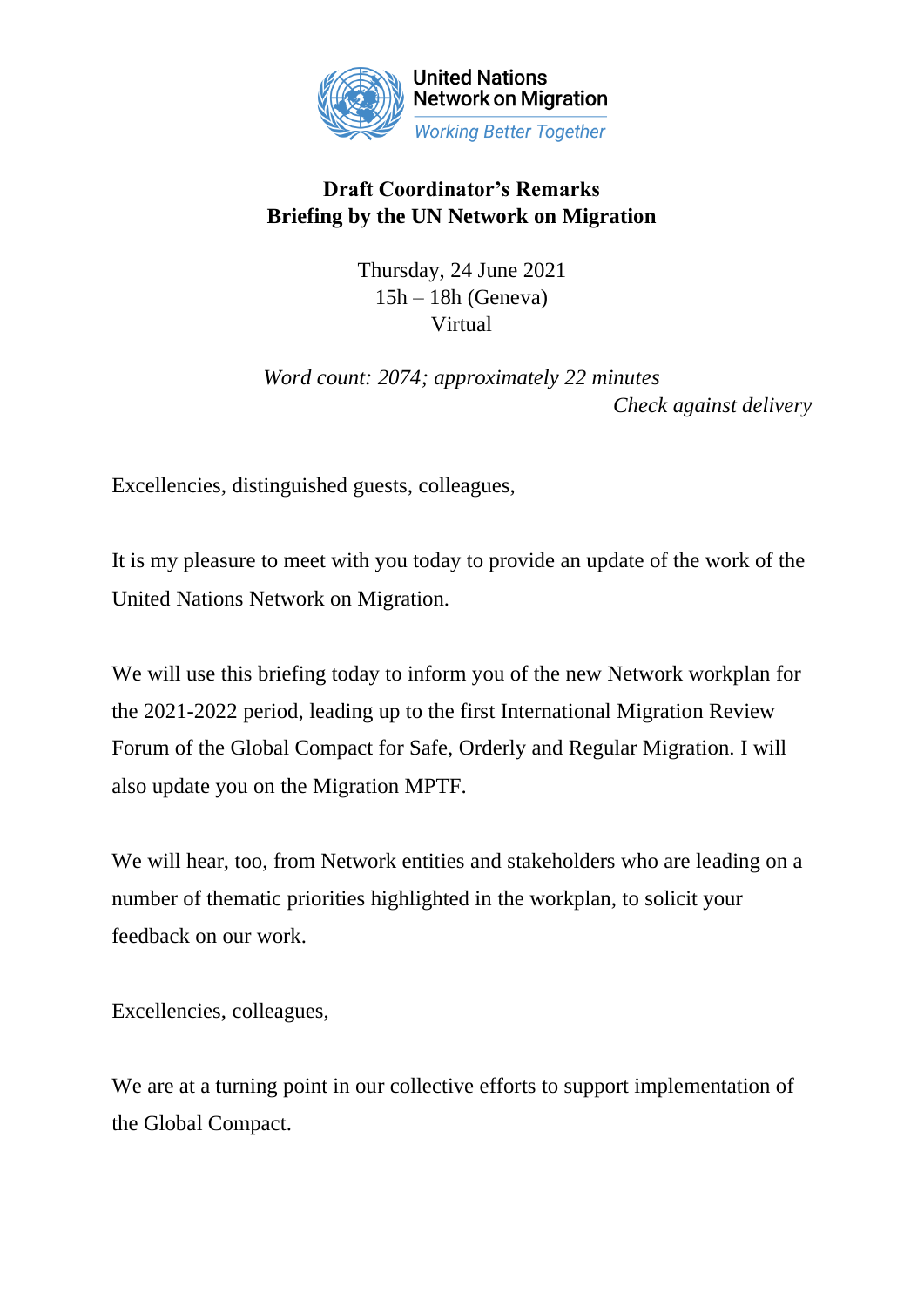Four out of the five regional reviews have taken place, and we look forward to the upcoming Africa regional review on 12-13 July, preceded by a number of stakeholder consultations. These reviews have provided a strong platform to measure our commitments towards the Global Compact and have been a bridge in maintaining support for the Compact since its adoption in 2018 to the IMRF next year.

The Champions are stepping forward both to pilot a number of Network tools and guidance materials, as well as foster other Member States' closer engagement with the Global Compact. When I last briefed you in March, we had 20 Champions; as of today we now have 23 and growing. I warmly welcome Egypt, Iraq, and Kenya to this esteemed group and continue to solicit others to join. It remains a priority to ensure that this grouping continues to expand in its composition fully reflecting the breadth of Member State support in advancing significantly the GCM leading up to the IMRF.

Our number of country Networks has also grown, from 45 to 52 established in over one third of all UN country teams across the globe. Fourteen of them operate in Champion countries. The Network continues to work closely with the United Nation's Development Coordination Office to ensure whole-of-UN-system support to the Global Compact's implementation within the framework of the Agenda 2030. In this regard, I am pleased that Mr. Brian Williams, Director a.i. of Policy Programming Branch of UNDCO has joined us today.

With a number of joint programmes supported by the Migration MPTF currently underway, we now have a growing body of work representing GCM implementation on the ground through a coordinated UN system approach. I will speak more on this Fund a bit later.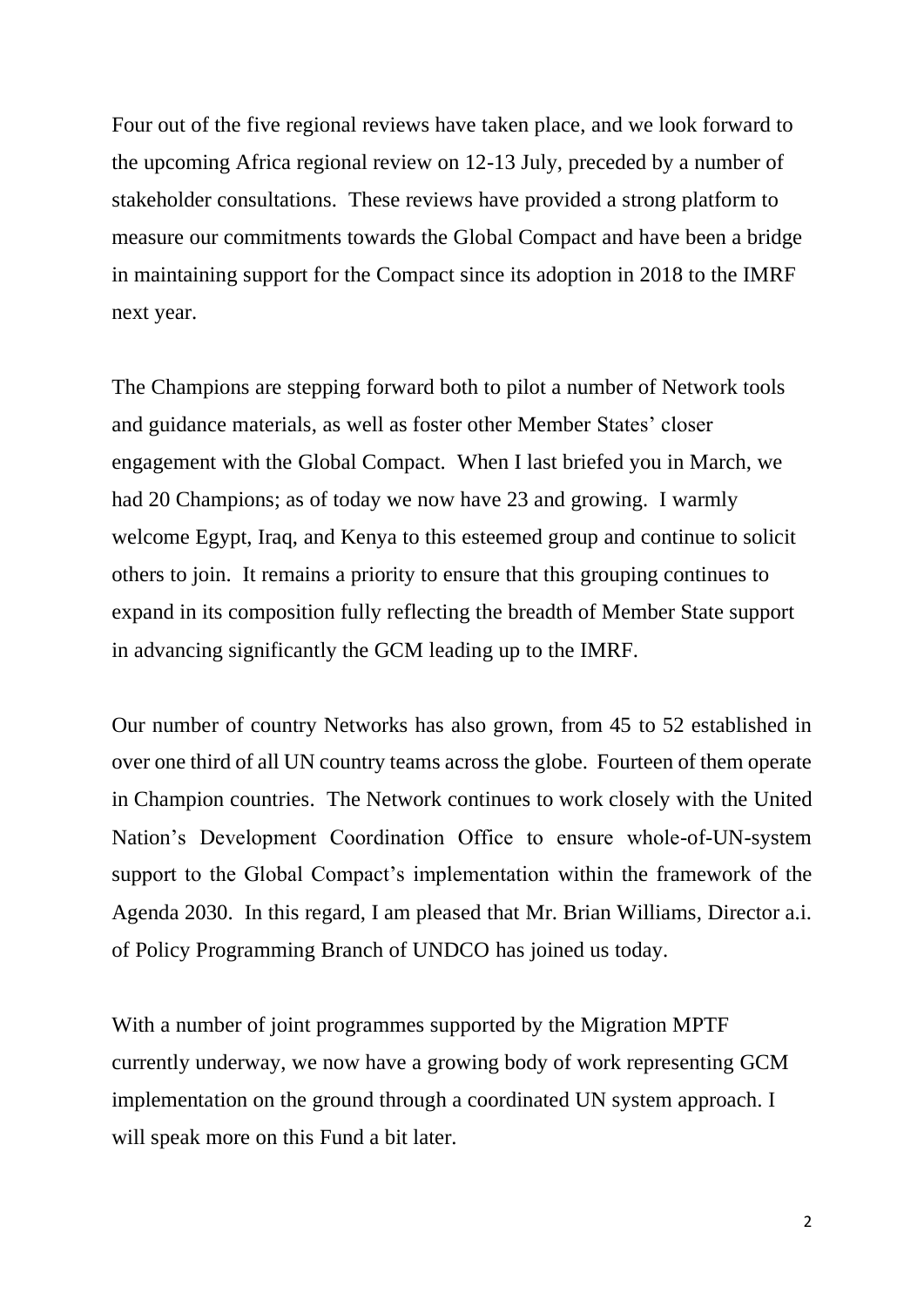All of these efforts have reminded us of the significance of international cooperation – amongst countries, with stakeholders and throughout the UN system. This is thus an opportune moment to focus our efforts towards the first International Migration Review Forum.

Excellencies, colleagues,

I'm pleased to announce that the Network's Executive Committee Principals – which, besides myself, include the heads of DESA, ILO, OHCHR, UNDP, UNHCR, UNICEF, UNODC and WHO – formally endorsed the new Network workplan for 2021-2022. You have this workplan before you.

It focuses Network objectives and activities towards supporting the Global Compact as we head towards the IMRF in 2022. The workplan contains a number of pre-existing areas of focus including on returns and reintegration, alternatives to detention, bilateral labour migration agreements and on regular pathways.

The workplan also contains a number of new areas, such as responses to COVID-19, the SDGs and inequalities, remittances, smuggling, climate and migration, and anti-discrimination. You will hear from a number of Network colleagues and stakeholders on some of these priorities today. Let me take this opportunity to thank them, their expertise and their partnership, for this ongoing excellent work together.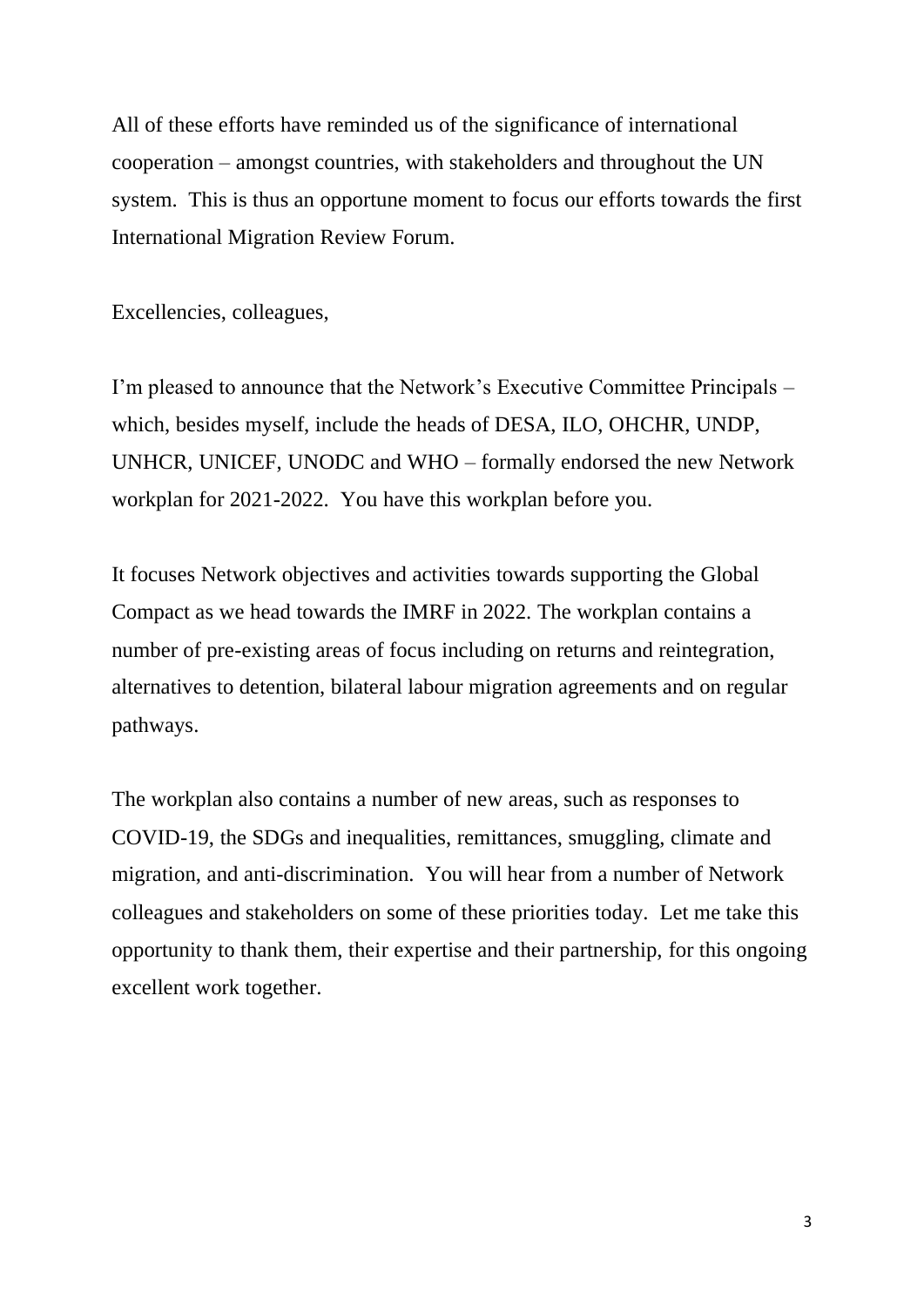The Network's workplan also has at its core a number of key elements including:

- Working with all Member States, including Champions and including through country-based Networks to pilot Network tools and guidance for meaningful application of the GCM;
- As I mentioned earlier, ensuring coordination with the UN's Development Coordination Office and integration of migration and the GCM in Common Country Analyses and UN Sustainable Development Cooperation Frameworks;
- Remaining flexible to address challenges and opportunities for GCM implementation posed by the ongoing shifts in migration including as a result of COVID-19;
- Ensuring that our whole-of-UN system approach also supports a whole-of-society approach including continuous engagement with our stakeholder partners. In this regard, I had the pleasure of participating in a stakeholder consultation last month, soliciting their further engagement with the Network;
- Fostering both the dynamism of our work and its sustainability, by peer learning exchanges and use of the Migration Network Hub;
- Supporting the Migration MPTF as *the* key funding instrument to bolster GCM implementation and impact, including through efforts to diversify the donor base and mobilize additional resources. Both the Hub and Migration MPTF, called for by the General Assembly, are vital sources for demonstrating the tangible impact of GCM implementation, providing a compelling narrative for international cooperation on migration;
- Having a strong, unified UN voice on the GCM; and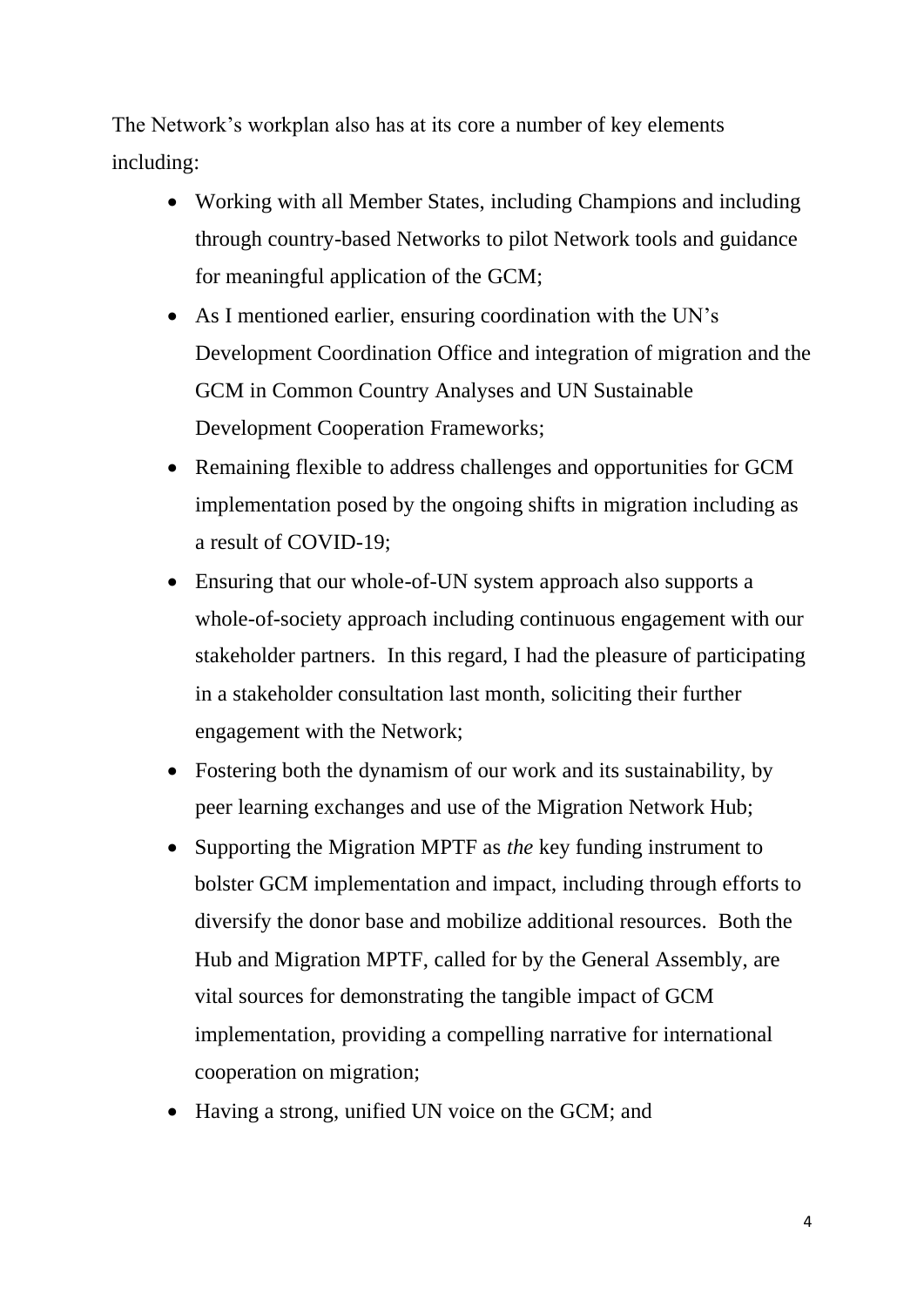• Supporting preparations towards the IMRF, including through the biennial reports of the Secretary-General.

On this last point, the next Secretary-General's Report will provide both policy and organizational guidance to the IMRF. The report should be released in February 2022, anticipating that the IMRF will be held in May 2022. It will offer an opportunity for the Secretary-General to outline key successes and challenges, and make recommendations on where we need to collectively focus our attention and resources in the years to come.

A key source of information and support to Member States as we prepare for the IMRF will be the Migration Network Hub; our virtual "meeting space" where governments, stakeholders and experts can access and share migration-related information and services. The Hub offers a repository of knowledge, with over 950 resources available already. We are further collecting examples of existing practices that were submitted as part of the regional review process. In addition, the Hub increasingly is becoming a space that connects people who have questions with those who have the answers.

## Excellencies, colleagues

When I briefed you last March, I suggested that the first IMRF may take place in May 2022. We are still away from confirming this, pending discussion with and confirmation from the incoming President of the  $76<sup>th</sup>$  session of the UN General Assembly. In this regard, let me take a moment to congratulate the Maldives on their election, and offer the Network's support for IMRF preparations. While the modalities resolution clearly spells out that this first global review will take place in the first half of 2022, we have much yet to accomplish to make it a success.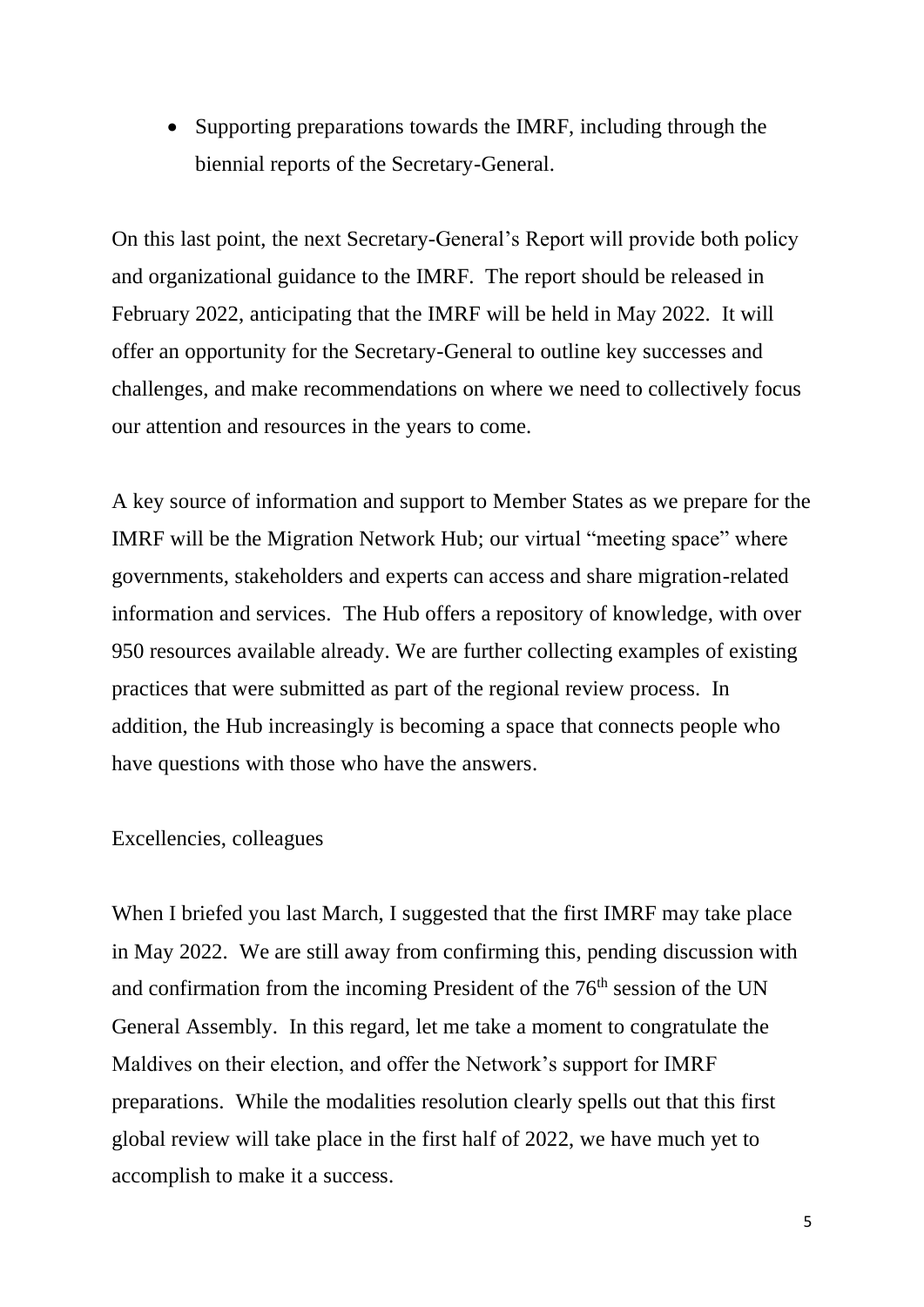The IMRF presents a unique opportunity to review the success to date of the GCM and to highlight what challenges continue to exist or have emerged in the way of its implementation. As this will be the first such review, we have a vital opportunity to shape its tone, its focus, and its level of ambition.

To ensure that Member States and stakeholders can prepare in a timely manner, the Network is developing a roadmap towards the IMRF. You can expect this detailed roadmap in the northern autumn.

But before we reach the IMRF, other major inter-governmental fora are in the pipeline, each of them representing a means by which we can collectively play a prominent role through the promotion of the GCM. These include the Africa regional review in July; the HLPF also in July; the September UNGA high level session, and the November 2021 UNFCCC COP26. Many of these are highlighted in the Network's workplan as targets of opportunity to raise the visibility of the GCM. With all of these, the Network stands ready to support you all.

Excellencies, colleagues,

As mentioned earlier, the Migration MPTF continues to be an important funding instrument to support implementation of the GCM. The Steering Committee met most recently on 15 June, for the last time in its initial configuration. I want to take this opportunity to acknowledge the outstanding contribution of Ecuador, Morocco and Thailand, the three countries that were members of the Steering Committee for the first two years and are now rotating out - and welcome Ghana, Iraq and Mexico onto the committee.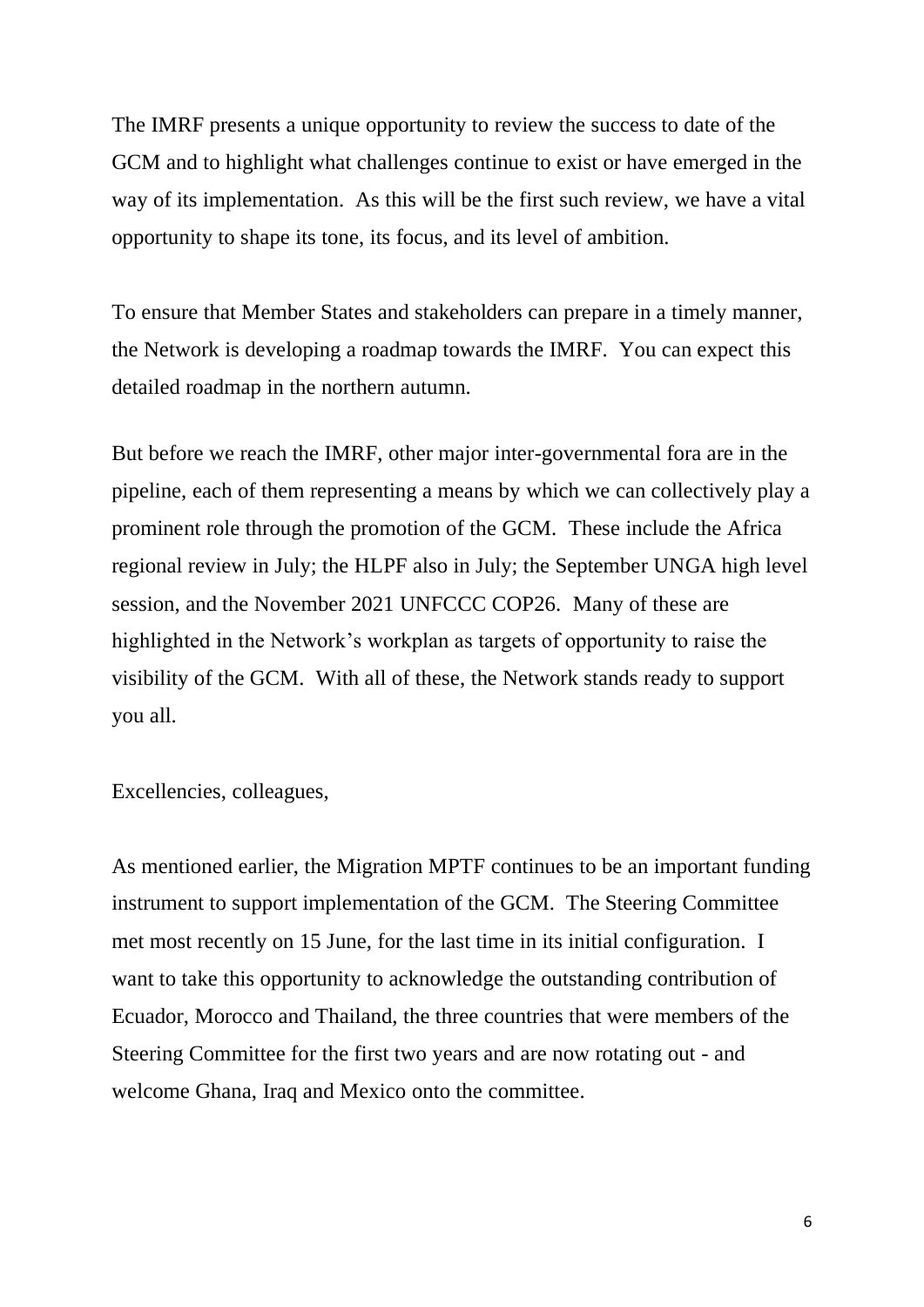With solid rules and procedures and all key management tools in place (from the results framework to the risk management strategy), the Fund is recognized by partners and experts as meeting the highest standards of pooled funding instruments and positively contributing to the Funding Compact and the broad UN reform agenda.

Seven joint programmes are already underway and two more will start very soon. True to the GCM 360-degree approach, these programmes cover all five thematic areas and all continents. While very diverse in nature, each of these seven programmes is strongly aligned with the GCM guiding principles including national ownership and the whole-of-government approach. The two additional joint programmes in Trinidad and Tobago and Afghanistan represent regions which had yet to benefit from Migration MPTF support. By allocating resources to these countries, the Steering Committee made a significant step towards achieving its objective of financing at least one joint programme in each sub-region, without compromising on quality or thematic balance.

The demand for continued support is huge and the Fund is poised to answer it. These nine funded joint programmes are only a fraction of what the Fund is prepared to do. Thirty-two additional joint programme ideas (selected amongst the 97 concept notes received to date) have been positively assessed by the Steering Committee and constitute the Migration MPTF pipeline. Ten amongst these have been identified as priorities and are ready for implementation.

Taking into account the difficult context of the COVID-19 pandemic, the Fund was off to an encouraging start with approximately USD17.5m mobilized by the end of 2020 but capitalization level is below expectations in 2021. Little over 10% of the \$30 million annual target set by the Steering Committee has been secured so far. We must redouble our resource mobilization efforts.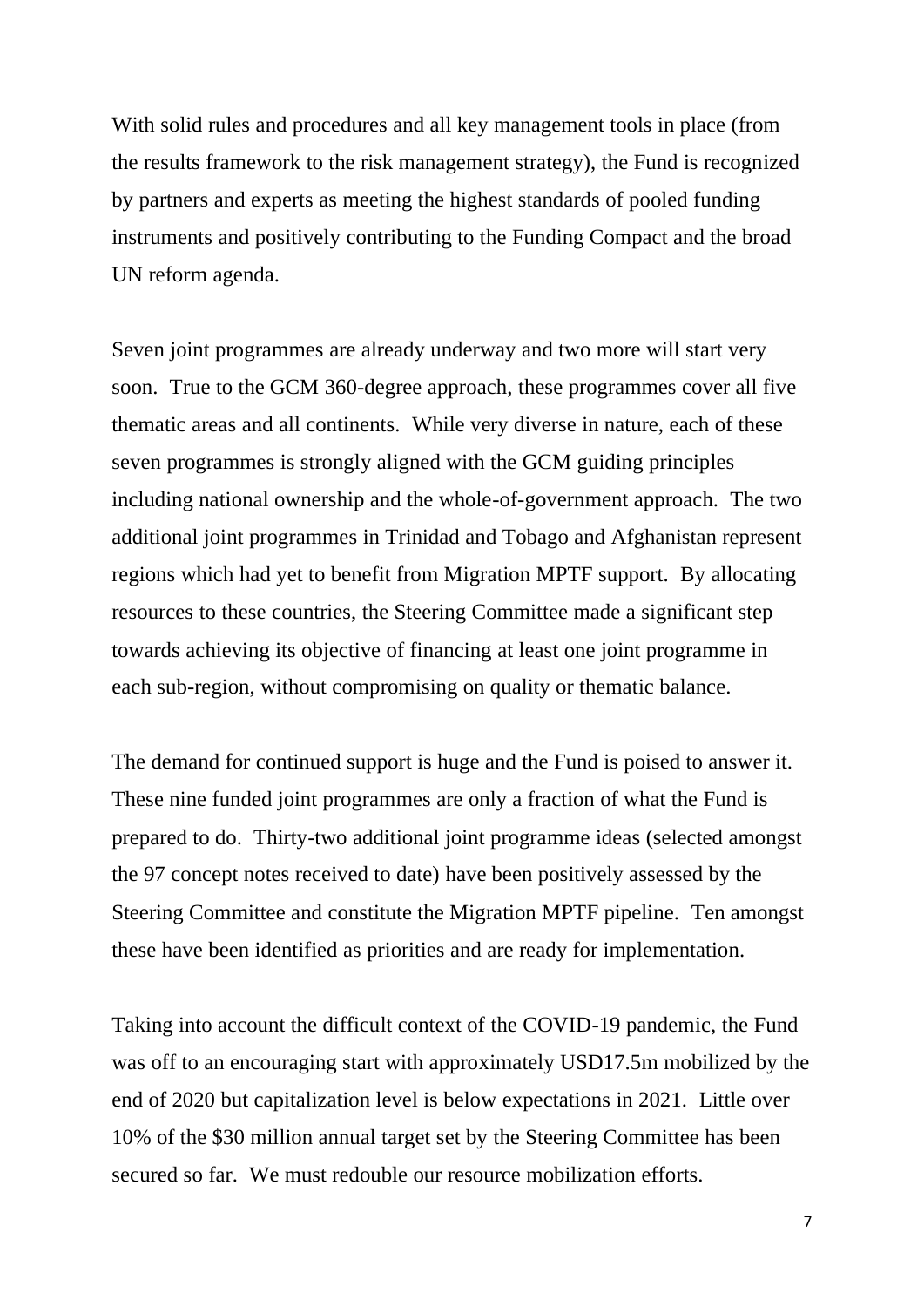The Steering Committee agreed that the Fund should seize the opportunity of the upcoming IMRF to increase its visibility. As the establishment of the Fund was called for by the GCM itself, it was noted that it is logical and legitimate that its role is highlighted at the IMRF itself and throughout the preparation process. Ensuring that it is adequately resourced should be considered a collective priority.

The Fund has very recently issued its annual report where you will find a wealth of information on progress made and challenges faced to complement my rapid overview. We will be sharing hard copies with all Missions very shortly, but you may already consult the electronic version.

Excellencies and colleagues,

As the Network has established itself – through its working groups; and increased presence at regional and country levels – it is poised to significantly expand its capacity to support Member States and stakeholders in a sustained manner.

In this regard, this year, in partnership with the European Union, we will kickoff a programme to harness whole-of-UN expertise to support countries to facilitate safe, orderly and regular migration and make migration work for sustainable development, in line with the Compact's guiding principles.

We hope, through this initiative, along with other activities outlined in the workplan, to showcase the capacity of the system to come together in this collaborative endeavour. While much of this activity is an alignment within the system of existing areas of expertise, a fully effective Network, at all levels, will require additional interagency resources, including through the Migration